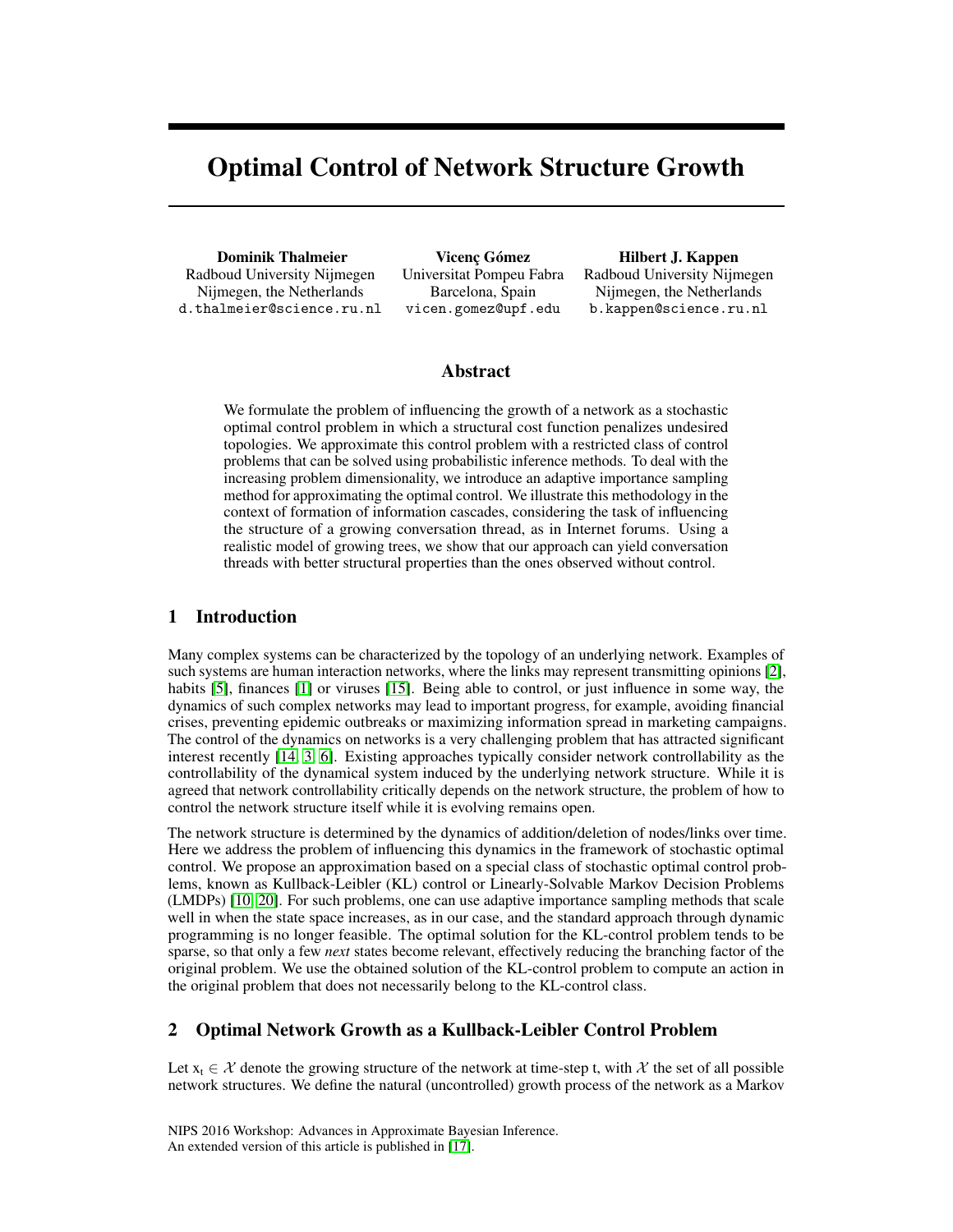chain with transition probabilities  $p(x'|x)$ . Our controls directly specify the transition probabilities between two subsequent network structures, e.g.  $u(x'|x, t)$ . At each time-step t, we incur an arbitrary application-dependent cost  $r(x, t)$ , which is assigned when the state is reached. For example, if one wants to favour networks with large average clustering coefficient  $C(x)$ , then  $r(x, t) = -C(x)$ .

Let the probability of an uncontrolled network trajectory (path)  $x_{t+1:T}$  be  $\bar{p} = p(x_{t+1:T}|x, t)$  $\prod_{t=1}^{T-1} p(x_{t+1}|x_t)$  and, similarly, denote the probability of a controlled path as  $\bar{u}$ . Define the total expected cost of a controlled path as

<span id="page-1-0"></span>
$$
\mathcal{C}_{\text{KL}}^{\lambda}\left(x, t, u(\cdot)\right) = r\left(x, t\right) + \left\langle \sum_{t'=t+1}^{T} r\left(x_{t'}, t'\right) \right\rangle_{\bar{u}} + \lambda D_{\text{KL}}\left(\bar{u} \parallel \bar{p}\right) \tag{1}
$$

with the KL-divergence  $D_{\text{KL}}\left(\bar{u} \parallel \bar{p}\right) = \left\langle \log \frac{\bar{u}}{\bar{p}} \right\rangle$ , which measures the closeness between path  $\overline{u}$ distributions. Parameter  $\lambda$  thus regulates the influence of the control on the natural network dynamics. The control problem consisting in minimizing  $C_{KL}^{\lambda}$  w.r.t. the control  $u(x'|x, t)$  belongs to the KLcontrol class and has a closed form solution [\[20,](#page-4-8) [10\]](#page-4-7). The probability distribution of an optimal path  $u_{KL}^*(x_{t+1:T}|x, t)$  that minimizes Eq. [\(1\)](#page-1-0) is

$$
u_{KL}^{*}\left(x_{t+1:T}|x,t\right) = \frac{p\left(x_{t+1:T}|x,t\right)\phi(x_{t+1:T})}{\left\langle\phi(x_{t+1:T})\right\rangle_{p\left(x_{t+1:T}|x,t\right)}}, \quad \phi(x_{t+1:T}) := \exp\left(-\frac{1}{\lambda}\sum_{t'=t+1}^{T}r(x_{t'},t')\right). \tag{2}
$$

Plugging this into Eq. [\(1\)](#page-1-0) and minimizing gives the optimal cost-to-go for state x and time t

<span id="page-1-2"></span><span id="page-1-1"></span>
$$
J_{\text{KL}}^{\lambda}(x,t) = r(x,t) - \lambda \log \langle \phi(x_{t+1:T}) \rangle_{p(x_{t+1:T}|x,t)}, \qquad (3)
$$

which can be numerically approximated using paths sampled from the natural network growth dynamics  $p(x_{t+1:T}|x, t)$ . The optimal control at time t is the marginal state-transition distribution

$$
u_{KL}^*(x'|x,t) \propto \sum_{x_{t+2:T}} u_{KL}^*\left(x_{t+1}=x', x_{t+2:T}|x,t\right) = p(x'|x) \exp\left(-\frac{J_{KL}^{\lambda}(x',t+1)}{\lambda}\right). \hspace{1cm} (4)
$$

This resembles a Boltzmann distribution with temperature  $\lambda$  where the optimal cost-to-go takes the role of an energy. For high values of  $\lambda$ ,  $u_{KL}^*(x'|x, t)$  deviates only a little from the natural network growth, thus the optimal control has a weak influence on the system. In contrast, for low values of  $\lambda$ , the exponential in Eq. [\(4\)](#page-1-1) becomes very pronounced for the state(s)  $x'$  with the smallest cost-to-go, suppressing the transition probabilities to suboptimal states  $x'$ . Thus the control has a very strong effect on the process. In the limit of  $\lambda$  going to zero, the controlled process becomes deterministic.

In real applications, our control signal may be constrained in different ways and it may not be possible to directly control the transition dynamics between two network structures. Nevertheless, we can use the optimal cost-to-go  $J_{KL}^{\lambda}(x', t + 1)$  of Eq. [\(3\)](#page-1-2) as a proxy of the real optimal cost-to-go and select an action greedily according to an estimate of  $J_{KL}^{\lambda}(x', t + 1)$ . This is the approach taken in this work.

### 2.1 Adaptive Importance Sampling in Growing Networks

A naive way to sample from the optimal growth process consists in sampling paths from the uncontrolled growth process of the network  $p(x^7|x)$  and weight them by their corresponding exponentiated state costs. This method is inefficient, specially for low temperatures, when only a few samples with very large weights contribute to the approximation, resulting in very poor estimates. This is a standard problem in Monte Carlo sampling. The Cross-Entropy (CE) method [\[4,](#page-4-10) [11\]](#page-4-11) is an adaptive importance sampling algorithm that incrementally updates a baseline sampling policy, which is more sample efficient than the naive sampling method.

We use the CE in the discrete formulation. Our proposal distribution  $u_{\omega}(x'|x, t)$ , with parameters  $\omega$ , takes the same Markov process form as the optimal control  $u_{KL}^*$ , Eq. [\(4\)](#page-1-1). We approximate the cost-togo by a linear sum of time-dependent feature vectors  $\psi_k(x, t)$  that encode the network structure

<span id="page-1-3"></span>
$$
\mathbf{u}_{\omega}(\mathbf{x}'|\mathbf{x},t) \propto \mathbf{p}(\mathbf{x}'|\mathbf{x}) \exp\left(-\frac{\widetilde{J}_{\mathbf{KL}}(\mathbf{x}',\omega(t))}{\lambda}\right), \qquad \widetilde{J}_{\mathbf{KL}}(\mathbf{x},\omega(t)) = \sum_{k} \omega_k(t) \psi_k(\mathbf{x},t). \tag{5}
$$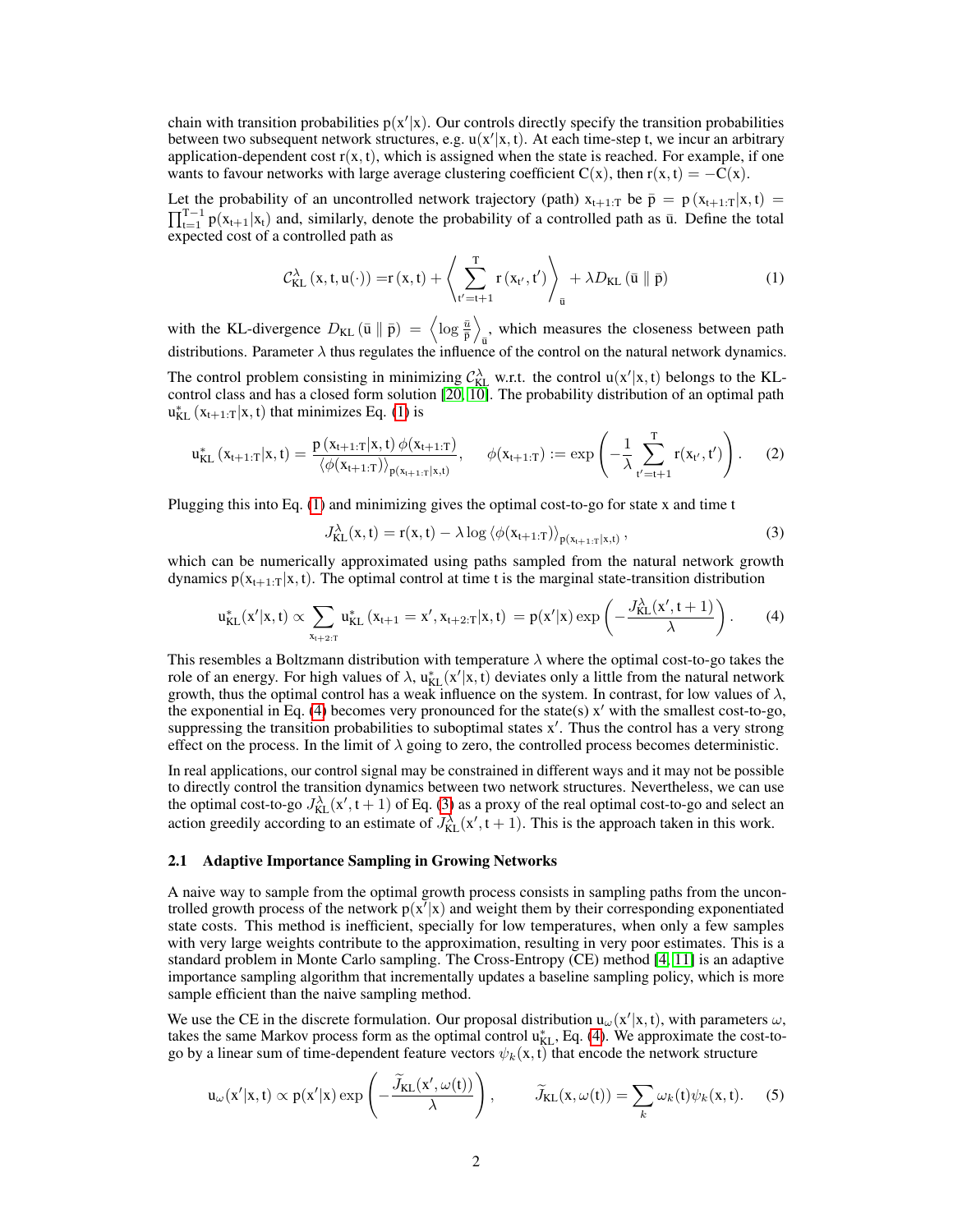The CE method alternates the following steps until convergence:

**Step 1**: The optimal control  $\bar{u}_{KL}^* = u_{KL}^*(x_{t+1:T}|x, t)$  is estimated using sample paths drawn from the parametrized proposal distribution  $u_{\omega}(x'|x, t)$ . We generate M sample paths  $x_{t+1:T}^{(i)}$ ,  $i = 1, ..., M$ from  $u_{\omega}(x'|x, t)$  and reweight them with the corresponding importance sampling weights

$$
u_{KL}^{*}\left(x_{t+1:T}^{(i)}|x,t\right) \propto u_{\omega}(x_{t+1:T}^{(i)}|x,t) \frac{p\left(x_{t+1:T}^{(i)}|x,t\right)}{u_{\omega}(x_{t+1:T}^{(i)}|x,t)} \exp\left(-\frac{1}{\lambda} \sum_{t'=t+1}^{T} r(x_{t'}^{(i)},t')\right).
$$
 (6)

**Step 2**: The time-dependent weights  $\omega_k(t)$  of the importance sampler are updated such that  $u_\omega(x'|x,t)$ becomes closer to the optimal sampling distribution. This update involves again a KL-minimization, but with respect to the importance sampling distribution  $\bar{u}_{\omega}$ 

$$
\operatorname{argmin}_{\omega} D_{\mathrm{KL}}\left(\bar{\mathbf{u}}_{\mathrm{KL}}^* \parallel \bar{\mathbf{u}}_{\omega}\right) = \operatorname{argmin}_{\omega} \left\langle \log \frac{\bar{u}_{\mathrm{KL}}^*}{\bar{\mathbf{u}}_{\omega}} \right\rangle_{\bar{\mathbf{u}}_{\mathrm{KL}}^*} = \operatorname{argmin}_{\omega} - \langle \log \bar{\mathbf{u}}_{\omega} \rangle_{\bar{\mathbf{u}}_{\mathrm{KL}}^*} =: -\mathbf{D}(\omega), \tag{7}
$$

where we dropped the term  $\langle \log \bar{u}_{KL}^* \rangle_{\bar{u}_{KL}^*}$ , since  $\omega$  does not depend on it. We minimize Eq. [\(7\)](#page-2-0) by gradient descent. The parameters  $\omega_k(t)$  are initialized with zeros, which makes the initial proposal distribution equivalent to the uncontrolled dynamics.

We now illustrate the presented framework in the context of growing information cascades. In particular, we focus on the task of influencing the growth of online conversations, that occur, for example, in online forums such as weblogs [\[12\]](#page-4-12) or news aggregators [\[7\]](#page-4-13). Conversation threads start with an initial post and are followed by a cascade of reactions from different users that comment either to the original post or to comments from other users.

We assume an underlying (not observed) community of users and focus on the discussion thread as a growing tree. In this application, we ignore the content of the messages. Since we can not control directly what is the node that will receive the next comment, we propose to

**3** Application: Growing Cascades Algorithm 1 Cross-Entropy method for KLcontrol of network growth **Require:** importance sampler  $u_{\omega}$ ,

<span id="page-2-2"></span><span id="page-2-0"></span>state x, feature space  $\psi(\cdot)$ , number of samples M, learning rate  $\eta$  $l \leftarrow 0$  $\omega_k^{(l)}$  $k_k^{(t)}(t) \leftarrow 0$ , Initialize weights for all k, t, l  $\mathbf{x}_{\mathsf{t}+1:\mathsf{T}}^{(i)} \leftarrow \mathsf{draw} \ \mathbf{M} \ \mathsf{paths} \sim \mathbf{u}_{\omega^{(l)}}, i = 1, \dots, \mathbf{M}$ repeat compute gradients  $\frac{\partial D(\omega^{(l)})}{\partial \omega_k(t)}$  $\omega_k^{(l+1)}$  $\omega_k^{(l+1)}(t) \leftarrow \omega_k^{(l)}$  $\kappa_k^{(l)}(t) + \eta \frac{\partial D(\omega^{(l)})}{\partial \omega_k(t)}$  for all k, t, l  $\mathbf{x}_{t+1:T}^{(i)} \leftarrow \text{draw } \mathbf{M} \text{ samples} \sim \widetilde{\mathbf{u}}_{\omega^{(l+1)}}$ <br>  $l \leftarrow l+1$ until convergence **return** estimate  $u_{KL}^*(x'|x,t)$ 

use the user interface as a control mechanism to influence indirectly the thread formation process. In our case, the control signal is a recommended comment to which the next user can reply. Our goal is thus to modify the structure of a tree (the conversation) in a certain way while it evolves, by influencing its growth indirectly.

In this application, we are interested in trees with large Hirsch indices (h-index). A tree with h-index  $h$ has h comments each of which have received at least h replies, thus measures how distributed the comments of users on previous comments are. We model the problem as a finite horizon task with end-cost only, defined as  $r(x, t) = -\delta_{t,T} \cdot h(x)$ , where  $h(x)$  is the h-index of the tree x. Since the h-index is a function of the degree sequence of all the nodes in the tree, we use the degree histogram as features  $\psi_k(x, t)$  for the parametrized form of the optimal cost-to-go, Eq. [\(5\)](#page-1-3). That is, feature  $\psi_k(x, t)$  is the number of nodes with degree k in the tree x at time-step t.

We learn the uncontrolled process  $p(x'|x)$  from a dataset of online discussions from Slashdot<sup>[1](#page-2-1)</sup>. We use a generative model of cascades introduced in [\[8\]](#page-4-14). This model determines the probability of a comment to attract a reply by means of an interplay between the *popularity* of a comment (number of replies that a comment has already received), its *novelty* (elapsed time since the comment appeared in the thread) and a *root bias* (certain trendiness of the main post). Such a model has proven to be successful in capturing the structural properties and the temporal evolution of discussion threads present in very diverse platforms [\[8\]](#page-4-14).

<span id="page-2-1"></span><sup>&</sup>lt;sup>1</sup>www.slashdot.org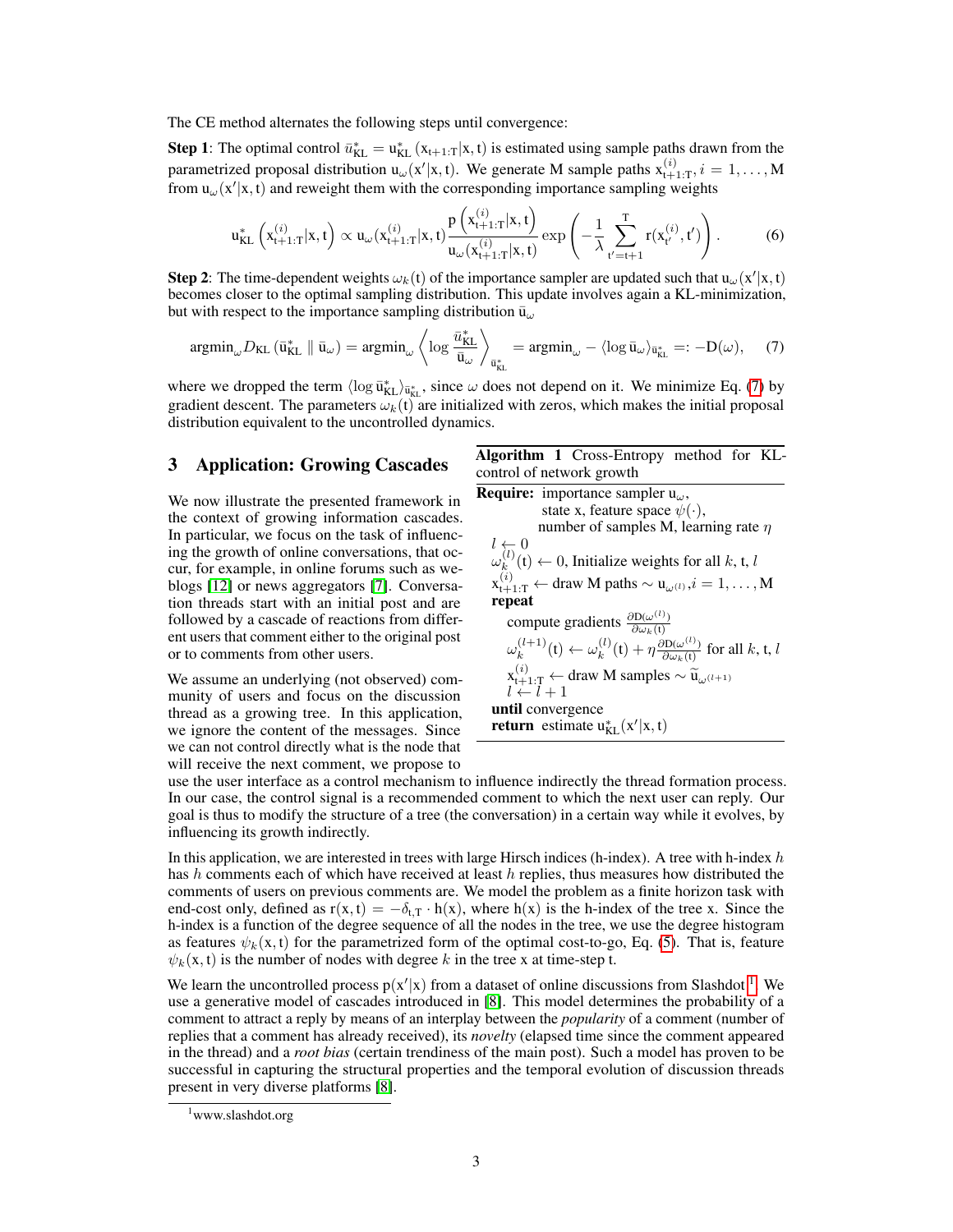

<span id="page-3-0"></span>Figure 1: h-index of a growing cascade: (blue) the uncontrolled dynamics according to the learned model, (green) the KL-optimally controlled approximation and our action selection based control for  $\alpha = 0.5$  (black) and  $\alpha = 1$  (red). In all cases,  $\lambda = 0.2$  and M=  $10^3$  paths.

To evaluate the proposed framework we use a simulated environment, without real users. We set the horizon time  $T = 50$  and start from a thread with a single node. The state-space consists therefore of 50!  $\approx 3^{64}$  states. At each time-step, a new node is added to the thread by a (simulated) user. For that, we first choose which node to highlight (optimal action) using Algorithm [1.](#page-2-2) We then simulate the user, who either selects the highlighted node with some probability  $p' = \alpha/(\overline{1-\alpha})$  or chooses to ignore it with probability  $1-p'$ . In that case, the parent node is chosen according to the natural growth process  $p(x'|x)$  learned from Slashdot data. This process is repeated until the end time T.

Figure [1](#page-3-0) shows the evolution of the h-index using different control mechanisms derived from our proposed framework. To our knowledge, there are no current alternative methods to compare with in this complex task. The blue curve corresponds to the uncontrolled dynamics  $p(x'|x)$ . In green, we show the evolution of the h-index using our estimate of  $u_{KL}^*$ , for temper-

ature  $\lambda = 0.2$ . As expected, we observe a faster increase, on average, than using the uncontrolled dynamics. The red and black curves show the evolution of the h-index using our proposed highlighting mechanism, with the expected cost-to-go  $J_{KL}^{\lambda}$  of the KL-optimal control with  $\lambda = 0.2$ , for  $\alpha = 1$  and  $\alpha = 0.5$ , respectively. In both cases the obtained h-index is even higher than the one obtained with the KL-control approximation. Therefore, the objective for this task, to increase the h-index, can be achieved through our action selection strategy. As expected, a higher value of  $\alpha = 1$  leads to higher h-indices than a lower one  $\alpha = 0.5$ .

Figure [2](#page-3-1) shows examples of discussion threads. The one resulting from applying our action selection strategy has h-index 6 while the data and model have both h-index 4.



<span id="page-3-1"></span>Figure 2: (left) A thread from the data (Slashdot), (middle) an uncontrolled thread generated from the model and (right) a controlled thread. In yellow, the nodes that contribute to the h-index.

# 4 Conclusions

We have presented a method for controlling the structure of a growing network using stochastic optimal control. Our approach is inspired in recent developments on optimal control with informationprocessing constraints [\[19,](#page-4-15) [18,](#page-4-16) [16,](#page-4-17) [13,](#page-4-18) [9\]](#page-4-19). The KL-control formulation effectively introduces a regularizer which penalizes deviations from the natural network growth process. One advantage of this approach is that the optimal control can be solved by adaptive importance sampling.

We have illustrated the effectiveness of our method on the task of influencing the growth of conversation cascades. This is a non-trivial task characterized by a sparse, delayed reward, since the h-index remains constant during most of the time, and therefore a greedy strategy is not possible.